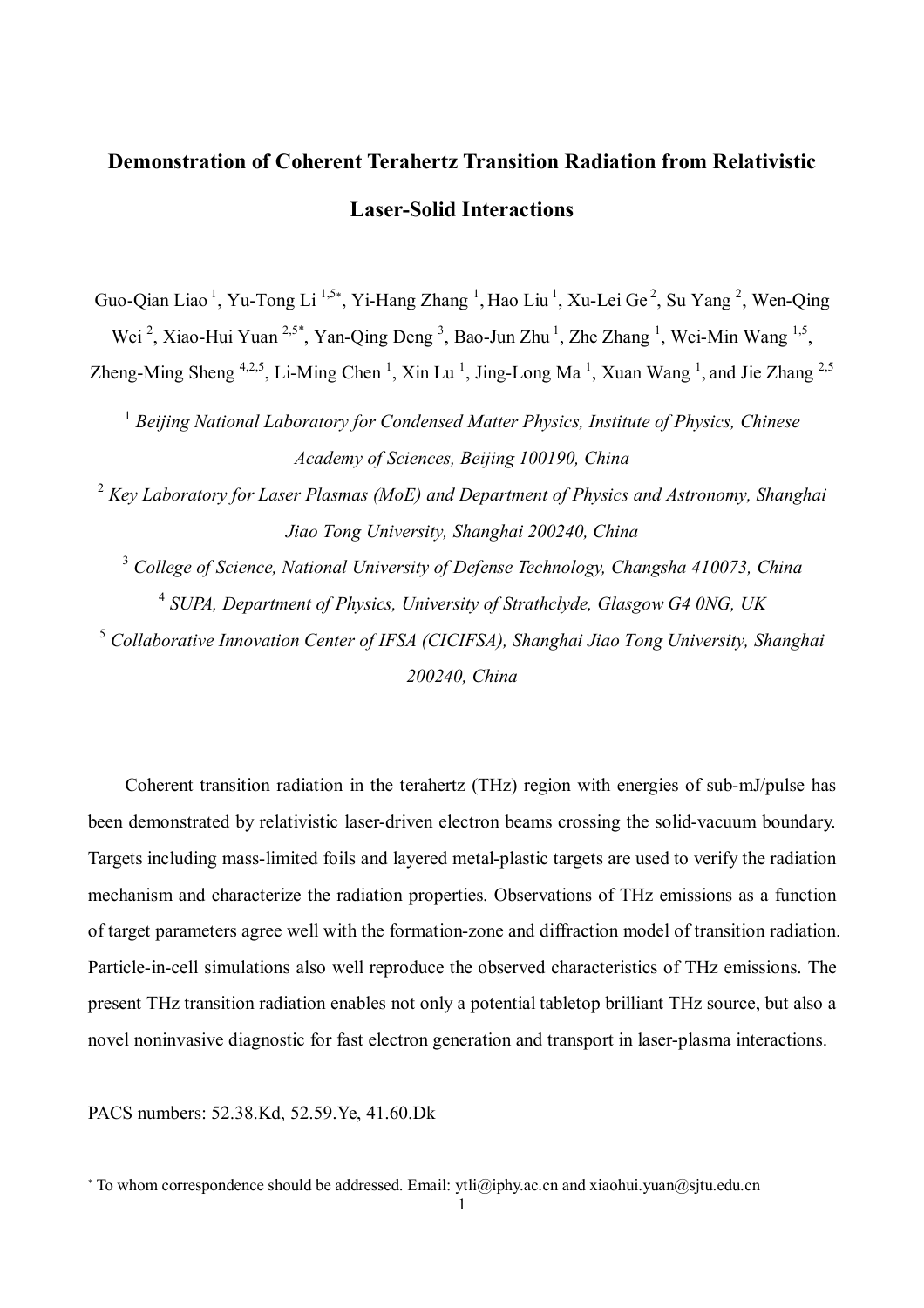High power terahertz (THz) sources can serve as a unique tool [1] in the exploration of condensed-matter dynamics [2,3], biomedical imaging [4], and wireless communications [5]. Over the last decades relativistic electron beams from conventional accelerators have been applied to generate strong THz radiation through various mechanisms such as transition radiation [6], Cherenkov radiation [7], synchrotron radiation [8], diffraction radiation [9], *etc*. The energy of THz pulses through transition radiation in linear accelerators has reached ~600 *μ*J/pulse [10].

Relativistic electron beams can also be generated in the interactions of intense laser pulses with low-density gas or high-density solid targets. For gas targets, electrons can be accelerated to a GeV energy level with wakefields [11,12]. With such an electron beam, Leemans *et al*. have observed a ~0.3 *μ*J THz pulse through transition radiation [13]. Strong THz radiation from laser-solid interactions has also been demonstrated [14,15,16,17]. Compared with the cases of gas targets, electron beams from solid targets have much higher charge, up to nC-*μ*C. Recently THz radiation with energies of >700 *μ*J has been reported from the rear surface of a foil target [18,19]. Since the THz yield is found to be correlated with the square of the proton number, it is attributed to a transient dipole-like charge distribution structure formed by target normal sheath acceleration (TNSA), referred to hereafter as TNSA radiation [18]. On the other hand, in principle, THz radiation can be produced efficiently via the transition radiation process at the rear surface of a laser-irradiated thin solid foil [20], since both the short electron bunch duration and high bunch charge are ideal for this mechanism. Previous studies on the transition radiation from solid targets mainly concern in the optical region [21,22]. While the radiation in the THz regime has so far not yet been verified experimentally.

In this Letter, we will report the experimental demonstration of THz emissions via coherent transition radiation (CTR) when the laser-produced electron beams pass through the rear solid-vacuum interface. Various target structures and parameters are adopted to characterize the THz radiation properties, which can be well explained by the theoretical model of CTR.

The experiment was carried out on the laser system at the Laboratory for Laser Plasmas,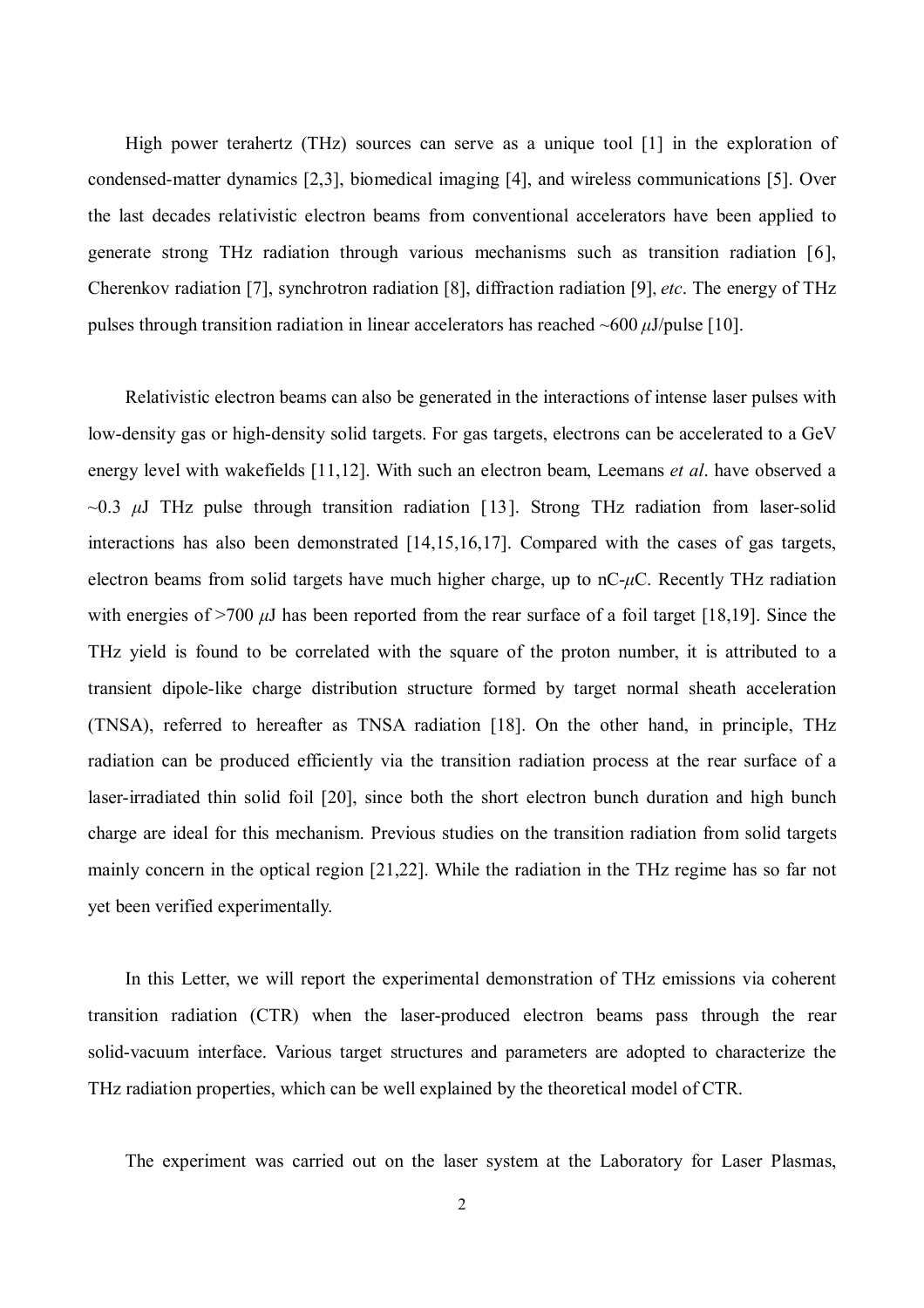Shanghai Jiao Tong University. Figure 1 shows the layout of the experimental setup. A 2 J, 30 fs, 800 nm *p*-polarized laser pulse was focused onto solid targets at an incidence angle of 54° with a peak irradiance of ~1.5×10<sup>19</sup> W/cm<sup>2</sup>. The laser contrast ratio in the ns range was ~10<sup>-5</sup>. The THz emissions were collected at 75°, 45°, -60° and -75° with respect to the target normal, and then refocused into cross-calibrated pyroelectric detectors. High-resistance silicon wafers were placed in front of THz detectors to block the visible light. The spectrum and polarization of THz radiation at -75° were measured by a set of pre-calibrated low-pass or band-pass filters and a THz polarizer, respectively.



FIG. 1. Schematic of the top view of the experimental setup. The THz collection lens and windows are not shown. The lower inset sketches the three types of targets used. PD: pyroelectric detector; PH: pinhole; PE: polyethylene.

The TNSA ions were detected by an ion energy spectrometer aligned in the target rear normal  $(0^{\circ})$ . Image plate  $(IP)$  was used as the ion detector. In some shots, the angular distribution of the forward electrons was measured by a double-layered IP stack surrounding the target. The IP stack was wrapped with Al filters to shield from the visible light, ions and low-energy x-ray photons.

Three types of targets were used in the experiment, polyethylene (PE), mass-limited and metal-PE targets. Mass-limited targets were 5 *μ*m thick copper (Cu) foils with different sizes. The metal-PE target consisted of three layers, a 1 *μ*m thick gold, a 4 *μ*m Cu, and a PE layer with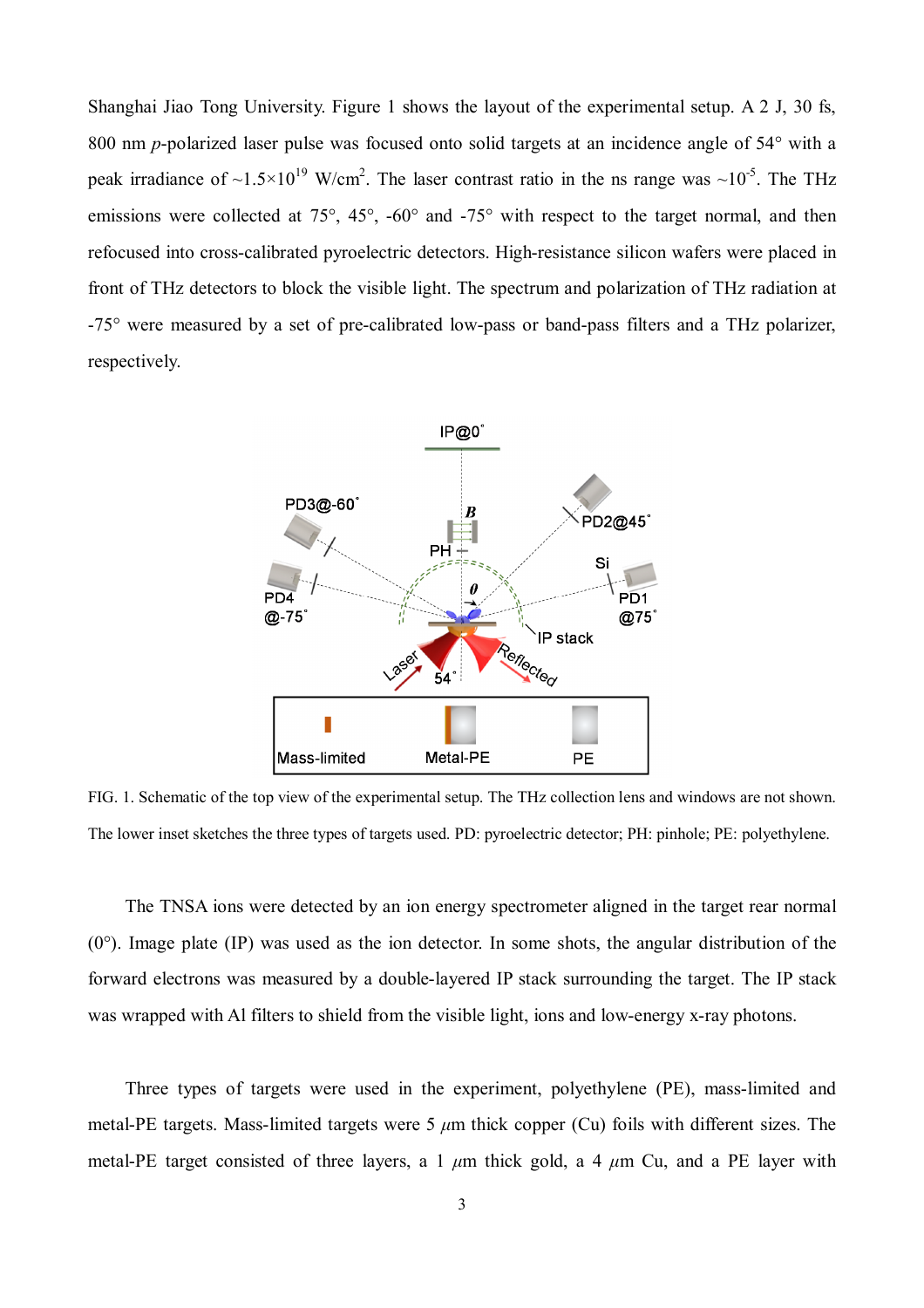different thickness in the range 0−500 *μ*m.

Figure 2(a) shows the typical frequency spectrum of THz radiation at  $-75^{\circ}$  from the metal foils without the PE layer. The THz radiation covers a broad range up to 30 THz, which is dominated by the low frequency component  $(\leq 3 \text{ THz})$ . Figure 2(b) shows the dependence of the measured THz intensity on the polarizer angle and the fitting to cosine-squared function. The radiation is elliptically polarized, mainly *p*-polarized but also with *s*-polarized components. The spectral and polarization characteristics indicate that the observed emission is not thermal.

Blue circles in Fig. 2(c) show the typical angular distribution of the measured THz radiation from the metal foils. The THz radiation at  $0^{\circ}$  was measured by replacing the ion energy spectrometer with a set of THz detection system. It shows an asymmetric "double-wing-like" distribution. The THz intensity at  $\pm 75^{\circ}$  is much higher than that at 0°, and the radiation at 75° is stronger than that at -75°.



FIG. 2. (a) Experimentally measured (blue circle dashed) and simulated (black solid) frequency spectra of the THz emission at -75° from the metal foils without the PE layer. (b) Measured THz intensity (blue circle) as a function of the THz polarizer angle and the corresponding fitting curve (black dashed) with the cosine-squared function. (c) THz radiation angular distributions obtained from the experiment (blue circle), numerical simulation (black dashed) and theory model (red solid), which are normalized by the THz intensity at 75°. (d) Fast electron angular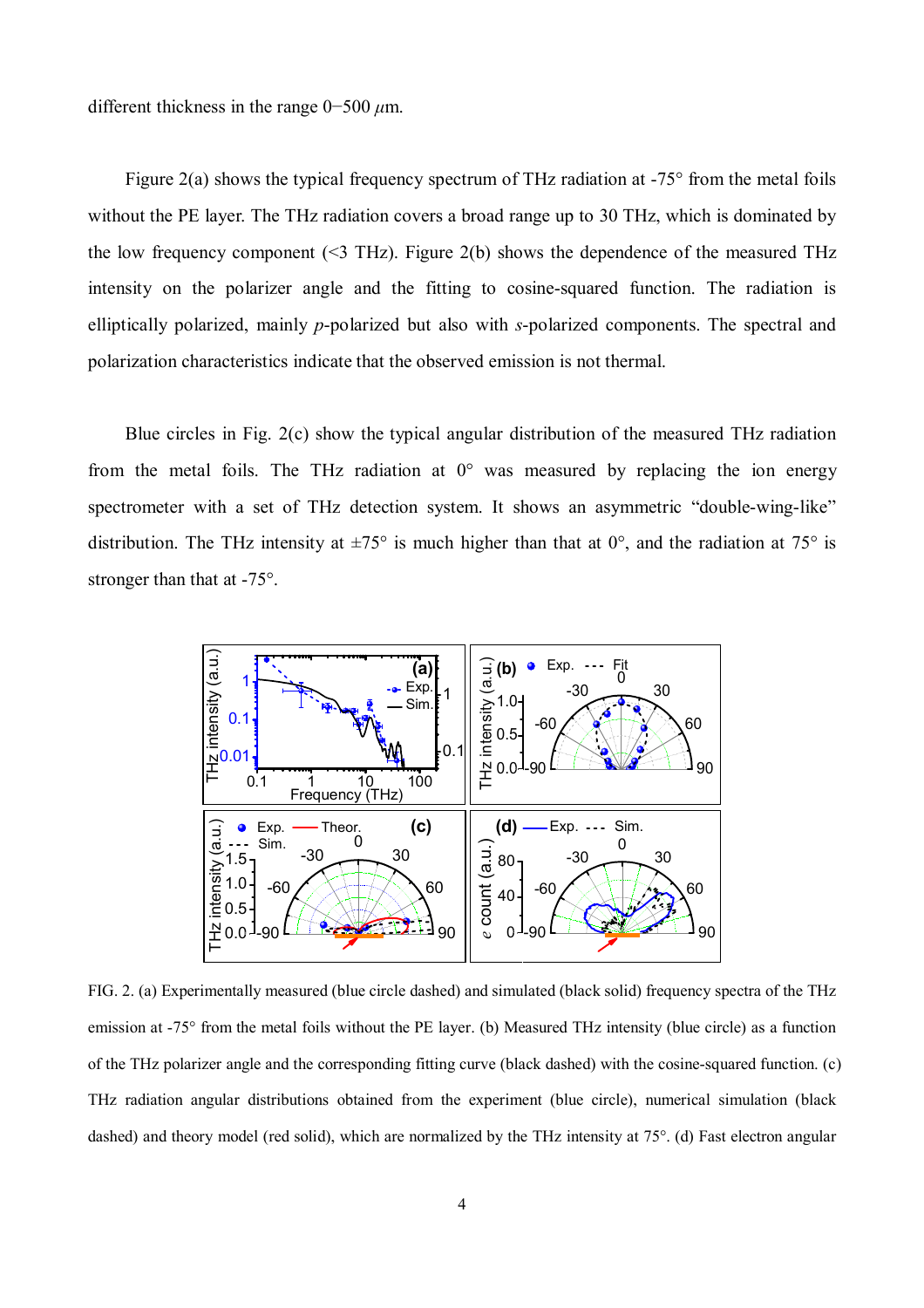distributions obtained from experimental measurements (blue solid) and numerical simulations (black dashed). The red arrows in (c) and (d) indicate the laser incidence.

To understand the THz radiation and the generation of fast electrons, we have performed two-dimensional particle-in-cell (PIC) simulations using the code KLAPS [23]. In the simulations, a laser pulse with similar parameters to the experiment is incident onto a plasma slab with an exponential density increasing from  $0.02n_c$  to  $10n_c$  and a density scalelength of  $L=3\lambda_0$  or  $6\lambda_0$ , where  $n_c$  is the critical density for the laser wavelength of  $\lambda_0$ . Since the simulated results with  $L=3\lambda_0$  and  $6\lambda_0$  are similar, here we only show the results of  $L=3\lambda_0$ . A strong quasi-half-cycle electromagnetic emission is observed at the rear of the plasma slab. The simulated spectrum and angular distribution are shown in Fig. 2(a) and Fig. 2(c), respectively. Both of them are in agreement with the experimental results.

Figure 2(d) shows angular distributions for  $>500$  keV fast electrons escaping from the target rear, which are measured in the experiment by the IP stack and obtained from numerical simulations, respectively. For the measured one, one peak is near 54°, in the direction of laser incidence. The other is near -54°, in the opposite direction of laser reflection. Fitting with a cosine-squared function, we can obtain the divergence angles (FWHM)  $\sim$ 35 $^{\circ}$  and 50 $^{\circ}$  for the electron beams at 54 $^{\circ}$  and -54 $^{\circ}$ , respectively. The PIC simulated distribution also has two peaks, which is similar to the experimental measurement. The simulations indicate that the peaks are mainly due to the ponderomotive acceleration of the incident and reflected laser pulses, respectively. The energy spectra of the electrons in simulations show a quasi-thermal distribution with a temperature of  $\sim$ 1 MeV, in agreement with the scaling law of ponderomotive acceleration [24].

Several physical mechanisms based on laser-excited transient currents [14,15,16] or plasma waves [17] have been proposed to explain the THz radiation from the front solid surface. However, they do not apply here. Since the forward fast electron beam can pass through the solid rear surface, the transition radiation could be responsible for the observed THz radiation from the rear surface [20]. According to the model of transition radiation [13], the wavelength range *λ* of coherent transition radiation is predicted to be  $\sigma_{ez} \ll \lambda \ll \rho / \sqrt{\gamma^2 - 1}$ , where  $\sigma_{ez}$  is the longitudinal length of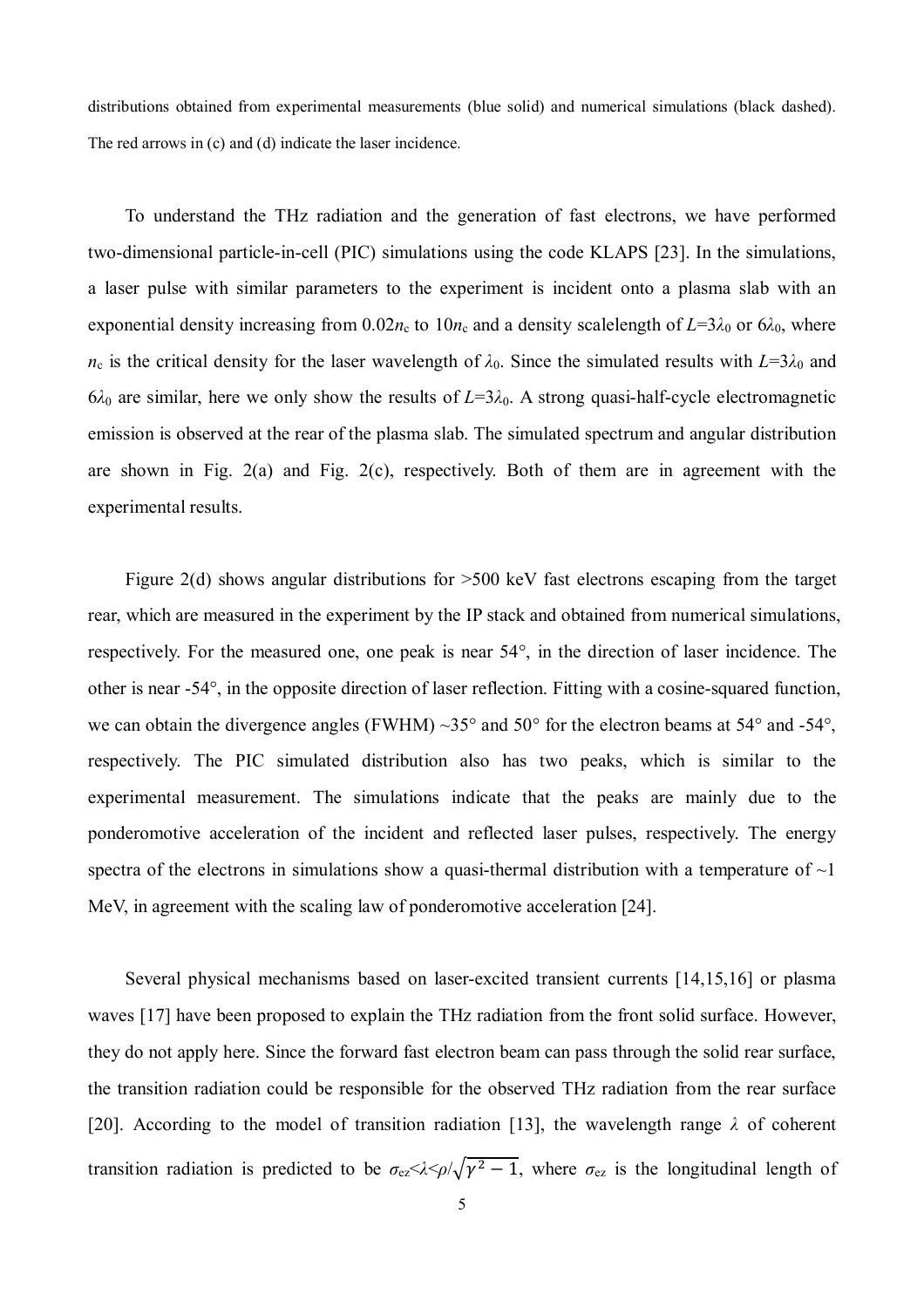electron beams, *ρ* the target size, and *γ* the relativistic Lorentz factor, respectively. In our case, electrons are mainly accelerated by the laser ponderomotive force, and the corresponding electron beam length  $\sigma_{e}$ <sup>-</sup> $c$ ⋅*τ*<sub>L</sub>~10 *μ*m, where *c* is the light velocity in vacuum and *τ*<sub>L</sub> the laser pulse duration, respectively. Therefore the radiation should be mainly within 30 THz, which concurs with the experimental and simulated results.

The transition radiation will be elliptically polarized when the electrons are emitted out of the detection plane obliquely [25]. In principle, the polarization properties of transition radiation carry the information of the electron direction and divergence. By use of the measured degree of polarization ~0.78 for the THz radiation at -75°, we infer the divergence angle of the electron beam at -54° to be ~48°, which is consistent with the measured result. More details of the estimation are given in the Supplemental Material [26]. Using the measured electron angular distribution, we have calculated the THz radiation angular distribution, which is shown as the red line in Fig. 2(c). The calculated is also an asymmetric double-wing-like distribution, in agreement with the observation.

The model of transition radiation predicts that the radiation intensity is closely dependent on target parameters such as the size and dielectric property of targets. To verify those, we have investigated the THz radiation as a function of various target parameters systematically. Figure 3 shows the THz radiation from the 5 *μ*m thick mass-limited Cu targets with different sizes. The THz intensity is increased dramatically when the target size is increased from  $200 \times 200 \mu$ m to  $1000 \times 1000$ *μ*m. Thereafter it becomes saturated for larger target sizes.

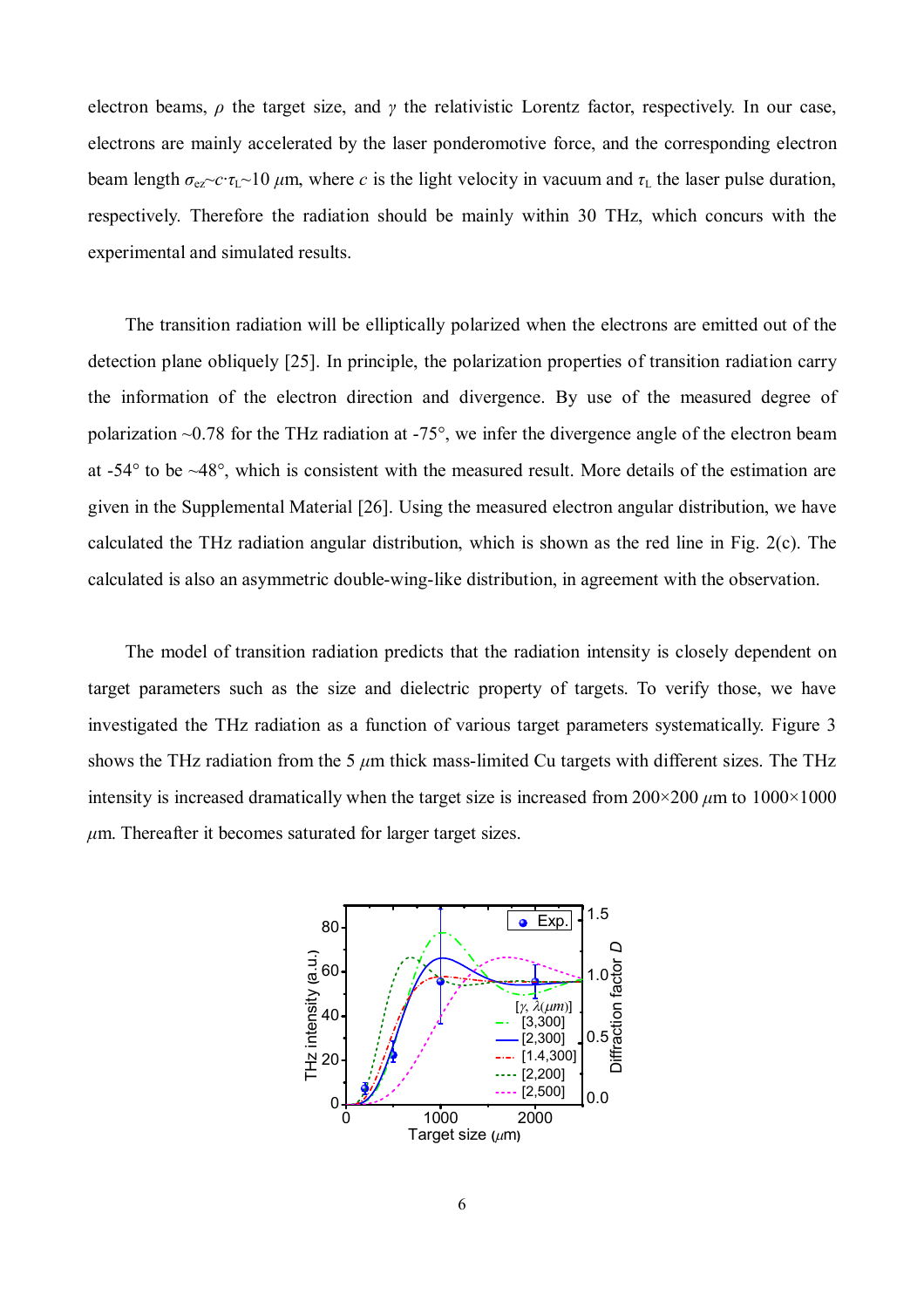FIG. 3. Measured THz radiation intensity at -75° (blue circle) and calculated diffraction modification factor *D* for mass-limited targets with different sizes. The solid and dashed curves are obtained with different parameters (*γ*, *λ*), where *γ* is the relativistic Lorentz factor of electrons and *λ* the radiation wavelength in *μ*m.

The observed THz radiation as a function of target sizes can be explained by the diffraction effect in the model of transition radiation. The transverse extent of self-fields of relativistic electrons is ~*γλ*. For the finite transverse target size smaller than *γλ*, the long-wavelength transition radiation will be significantly suppressed due to the modification of diffraction radiation. The radiation intensity from targets with finite sizes,  $I_{\text{finite}}$ , can be approximately expressed as that from an infinite interface  $I_\infty$  times a diffraction modification factor *D*. For a radiator with a finite target size of *ρ* [13],

$$
D = \left[1 - \frac{2\pi\rho}{\lambda\sqrt{\gamma^2 - 1}} J_0\left(\frac{2\pi\rho\sin\vartheta}{\lambda}\right) K_1\left(\frac{2\pi\rho}{\lambda\sqrt{\gamma^2 - 1}}\right) - \frac{2\pi\rho}{(\gamma^2 - 1)\lambda\sin\vartheta} J_2\left(\frac{2\pi\rho\sin\vartheta}{\lambda}\right) K_0\left(\frac{2\pi\rho}{\lambda\sqrt{\gamma^2 - 1}}\right)\right]^2, \quad (1)
$$

where  $J_i$  and  $K_i$  are respectively the *i*th-order regular and modified Bessel functions,  $\theta$  the angle between the observation direction and electron beam direction. Given the broadband radiation and electron energy spectra in our case, we have calculated the modification factor *D* as a function of target sizes under different parameters, as shown by the curves in Fig. 3. With the increase of target sizes, the THz radiation is predicted to increase substantially till a turning point, and subsequently decrease to a constant saturation value. The corresponding target size at the turning point is mainly determined by the radiation wavelength. As shown in Fig. 3, the calculated trend with *λ*=300 *μ*m agrees well with the experimental results.

To further clarify the radiation mechanism, we have performed experiments with different types of targets. Figure 4(a-b) shows the THz radiation from the metal-PE targets as a function of the thickness of the PE layer. The data at 0 *μ*m correspond to the pure metal foil without any PE. The THz intensity drops when there is a 15  $\mu$ m PE layer introduced behind the metal foil. However, when the PE thickness is increased from 15  $\mu$ m to 500  $\mu$ m, the THz emissions increase first and then decrease, indicating that there exists an optimal PE thickness for THz generation. The optimal thickness for radiation at 75°, 45°, -60° and -75° is  $57^{+18}_{-17}$ ,  $115^{+85}_{-40}$ ,  $140^{+50}_{-60}$ ,  $43^{+27}_{-28}$   $\mu$ m, respectively. Even when the PE layer is up to 500 *μ*m thick, there still remains strong THz radiation.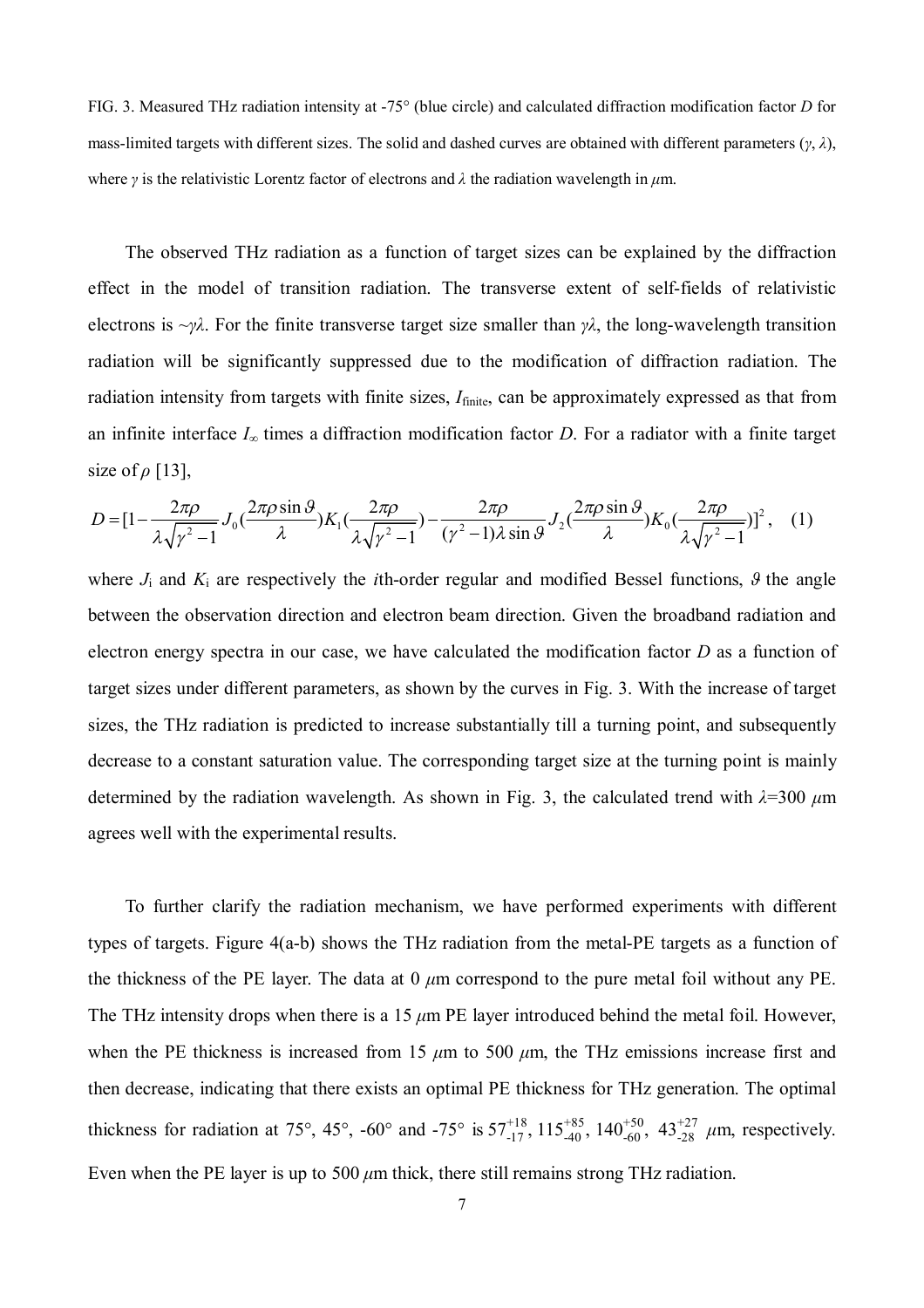Cherenkov radiation could occur inside the PE layer. As a kind of bulk radiation, the Cherenkov radiation scales almost linearly with the medium thickness. Figure 4(c) shows the THz radiation from single-layer PE targets with different thickness. With the increase of PE thickness, the THz radiation decreases, rather than increases. This indicates that Cherenkov radiation is not the dominant contributor to the THz radiation.



FIG. 4. (a-b) Measured THz intensity at 75°(black square), 45°(red diamond), -60°(green triangle) and -75°(blue circle) from the metal-PE targets as a function of the thickness of the PE layer. (c) Measured THz intensity at -75° from the single-layer PE targets with different thickness. (d) Comparison of the typical signals recorded by the THz detector from the single-layer PE (red dashed) and the PE-metal (black solid) targets with a 40 *μ*m PE layer.

The transition radiation depends critically on the properties of the target-vacuum boundary. To test the effect of the interface, we have ever reversed the metal-PE target and used the laser pulse to irradiate the PE layer, rather than the metal layer. Figure 4(d) shows the typical signals recorded by the THz detector at -75° for the reversed PE-metal and single PE targets, where both the PE layers are 40 *μ*m thick. The THz radiation from the metal boundary is about 10 times higher than that from the single PE boundary. The relative dielectric constant of the PE at the THz regime is  $\sim$ 2.3, while that of the metal is much greater than one [27]. The stronger emission from the metal boundary is a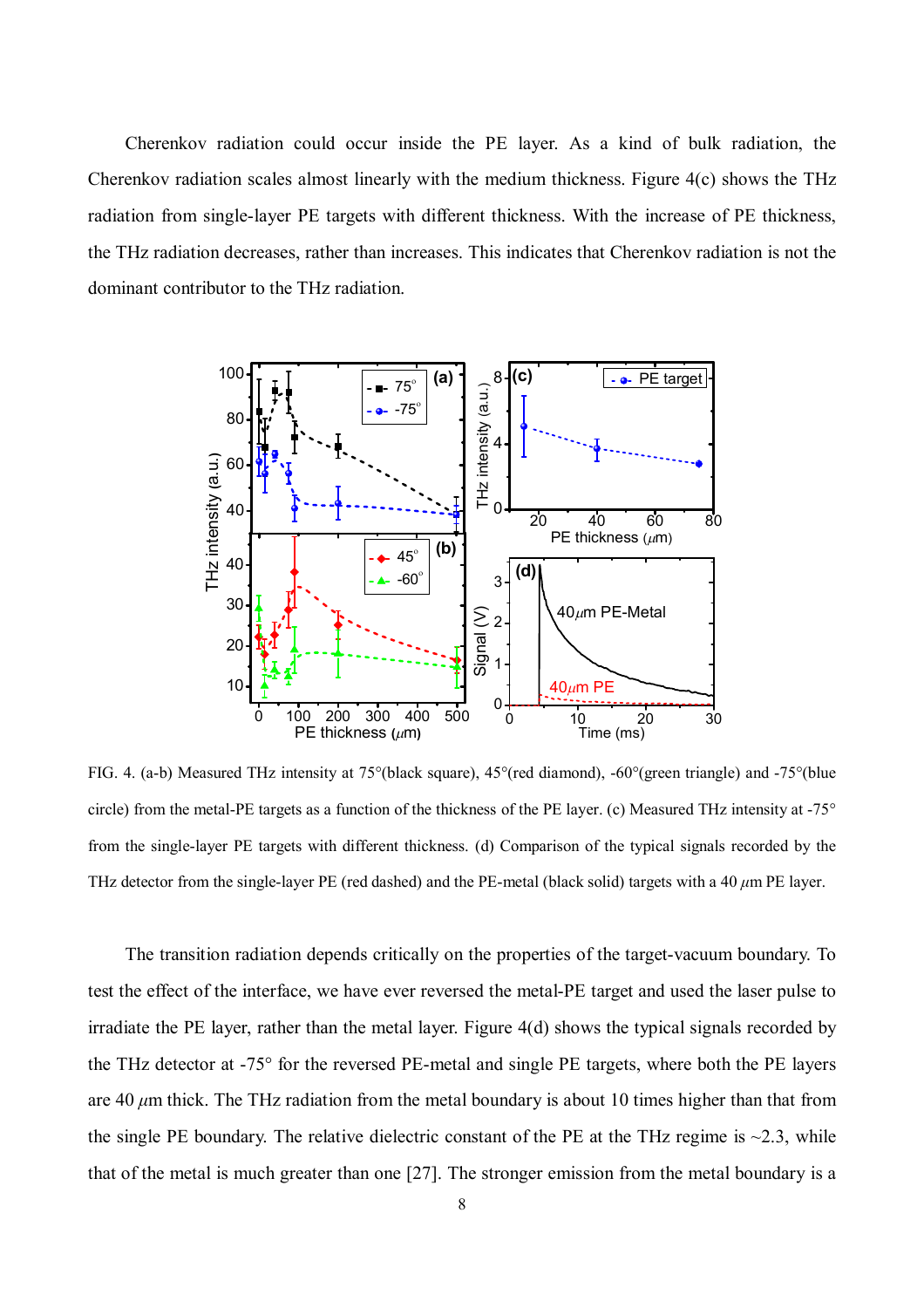direct manifestation of transition radiation.

The features shown in Fig. 4(a-b) can be interpreted qualitatively by the formation-zone effect of transition radiation. Transition radiation is not emitted instantaneously at the interface, but occurs over a formation length [28]. For the forward radiation in the medium with a dielectric constant of  $\epsilon_r$  observed at an angle *θ* with respect to the electron motion direction, the formation length  $L_f$  is given by

$$
L_f = \frac{\beta \lambda}{2\pi \left| 1 - \sqrt{\varepsilon_r} \beta \cos \theta \right|},\tag{2}
$$

where  $\beta$  is the electron velocity normalized by the light velocity in vacuum.

For the metal-PE targets, there are actually two transition radiation sources, which are located at the metal-PE interface inside the target and at the PE-vacuum interface at the rear target surface, respectively. When the thickness of the PE layer is less than  $L_f$ , the forward radiation from the metal-PE interface and the backward radiation from the PE-vacuum interface will interfere with each other, thus suppressing the total forward radiation. Hence, the detected radiation drops when the 15 *μ*m PE layer is introduced behind the single metal foil. With increasing the thickness of the PE layer, the interference will disappears gradually. Consequently, the THz radiation will become stronger with the PE thickness thereafter. With the further increase of PE thickness, the detected radiation from the metal-PE interface will be reduced due to the absorption of THz radiation by the PE layer. On the other hand, as the electron beam propagates in the thick PE layer, the electron beam will be broadened and accordingly the beam amplitude will be decreased due to the energy dispersion. Electrons with lower energies even cannot reach to the target rear surface. Those factors will lead to a sharp drop of the radiation from the PE-vacuum interface. Therefore, there will be an optimal PE thickness. This agrees qualitatively with the observation.

The observed optimal PE thickness can be used to characterize the formation length *L*f. According to Eq. (2),  $L_f$  is dependent on the observation angles, i.e., the smaller the angle  $\vartheta$ , the larger the length  $L_f$ . One can find  $L_f$  at 45° and -60° is larger than that at  $\pm 75$ °. This explains why the observed optimal PE thickness at  $45^{\circ}$  and  $-60^{\circ}$  is larger than that at  $\pm 75^{\circ}$  in Figs. 4(a-b).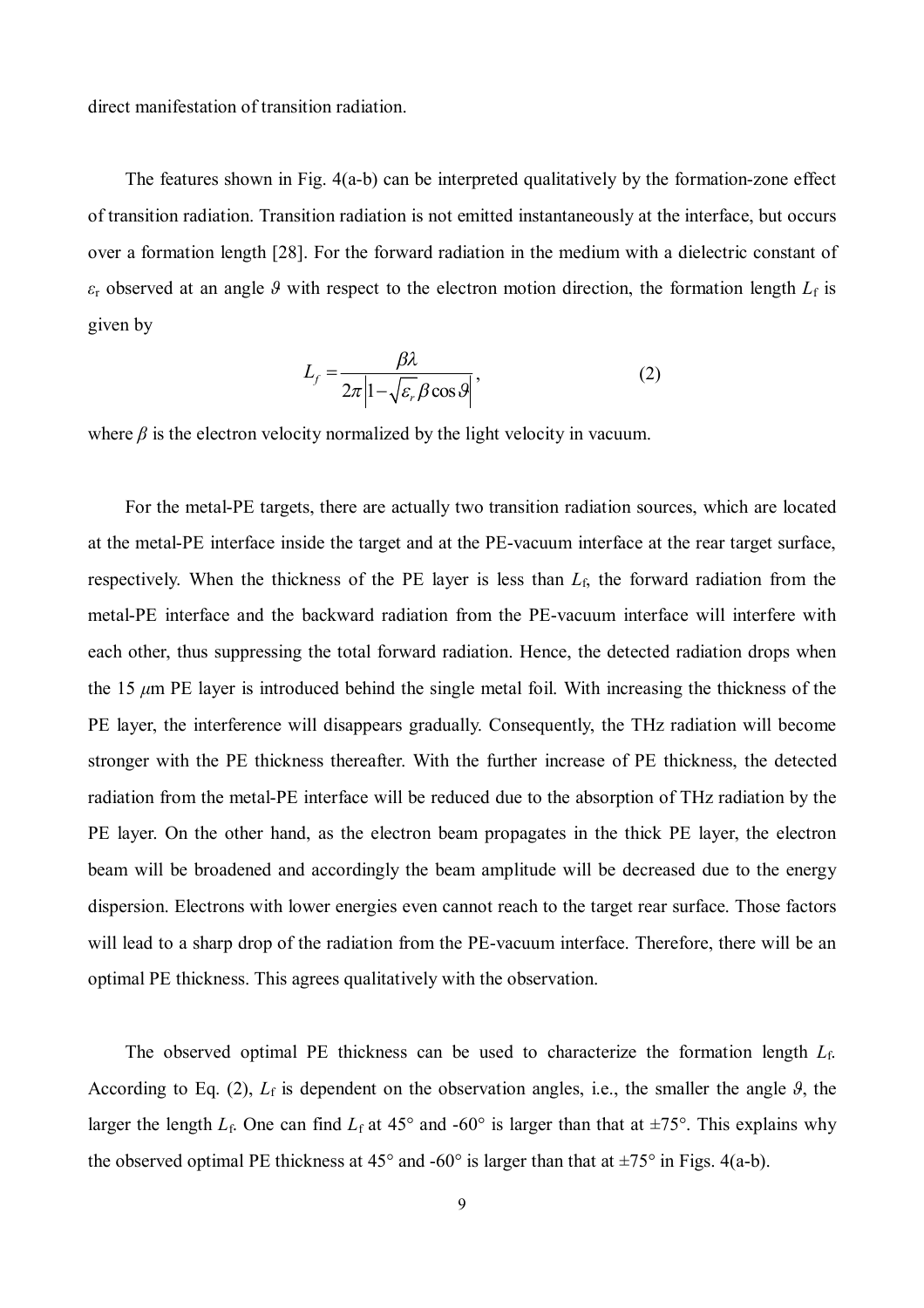The THz radiation measured does not show obvious correlation with the sheath field formation and subsequent ion acceleration via TNSA. Figure 5(a) shows the ion energy spectra from the mass-limited Cu targets with different target sizes. When the target size is increased from  $500 \times 500$ *μ*m to 2000×2000 *μ*m, both the number and the maximum energy of ions are decreased substantially. A small target will confine the transverse refluxing of fast electrons, resulting in a higher sheath field for a longer time and enhanced ion acceleration [29]. But this is completely different with the THz radiation dependence on the target sizes shown in Fig. 3, where the THz radiation tends to become saturated as the target size is increased.



FIG. 5. (a) Measured ion energy spectra from 500×500 *μ*m (blue solid) and 2000×2000 *μ*m (red dashed) mass-limited Cu targets. (b) Ion energy spectra from the metal-PE targets with different PE thickness. The maximum energy of ions from the 40  $\mu$ m and 75  $\mu$ m thick PE layer becomes less than the lower detection limit (1) MeV), which is caused by the shielding Al filters in front of IP.

Figure 5(b) shows the ion energy spectra from the metal-PE targets with different thickness of the PE layer. With the increase of PE thickness, the ion number and energy drop rapidly and even disappear for the thickness >40  $\mu$ m. While the THz radiation is still emitted till 500  $\mu$ m (see Fig. 4). As fast electrons of specific divergence angles transport through thick targets, the areal density of electrons arriving at the rear target surface is reduced. The established sheath field becomes weak, and even too weak to accelerate ions [30].

In the experiment reported by Gopal *et al*. [18], a correlation between the THz yield and proton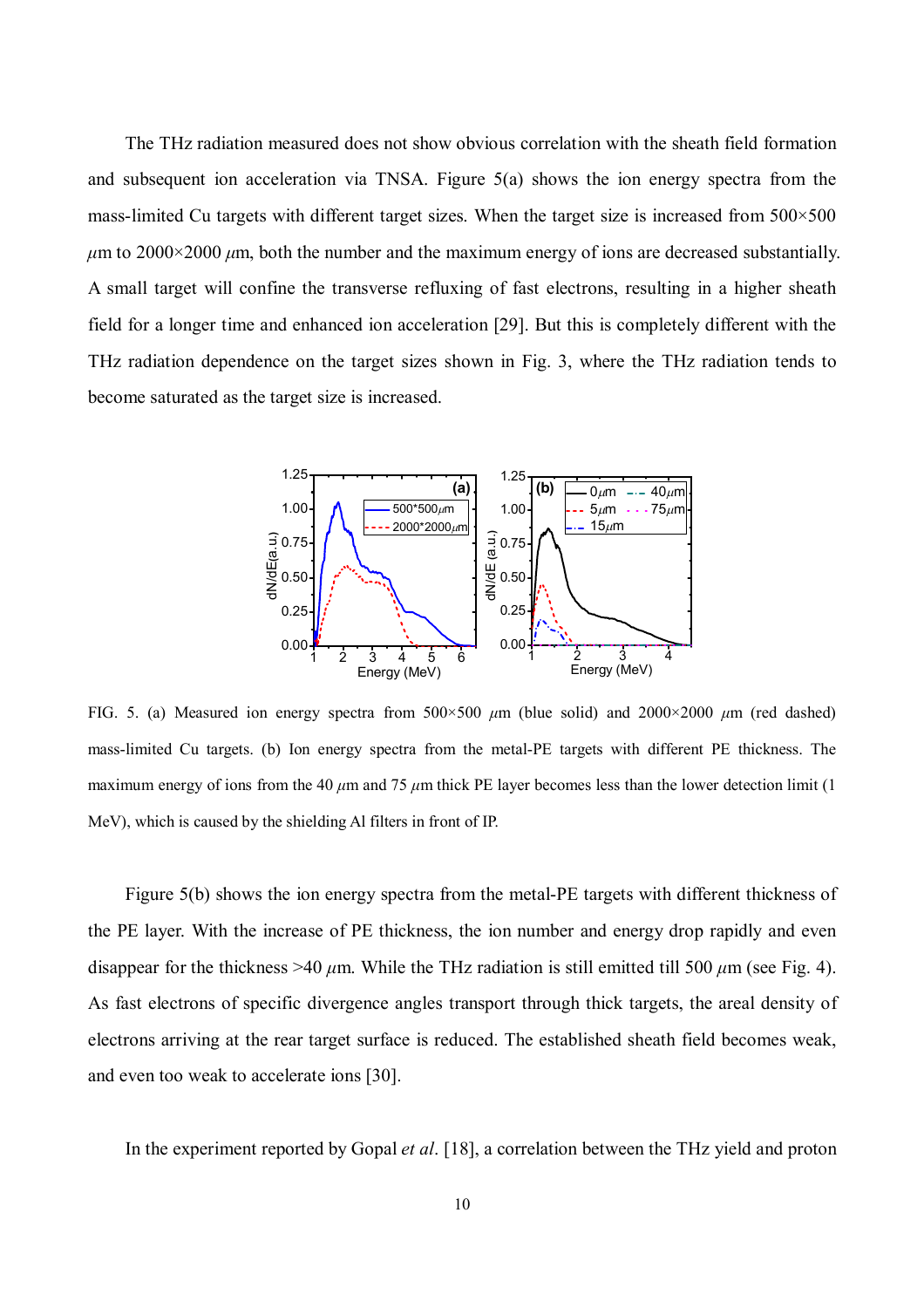numbers is observed by measuring their dependence on the laser energy. Such a correlation implies that the THz radiation and ion acceleration may be driven by a common source. Our results show that the source is the forward fast electrons. When the fast electrons pass through the rear surface-vacuum boundary of a foil, they will not only radiate THz radiation via transition radiation, but also set up a sheath field accelerating ions. Nevertheless, it should be noted that the laser contrast in the experiment by Gopal *et al*. [18] is much higher than that in our case. Despite that the THz radiation measured in our present experiment is mainly attributed to transition radiation, different laser-plasma conditions could result in the change of the dominated THz generation mechanisms [18,19].

There are several evidences indicating that the measured THz radiation is coherent. Firstly, after taking into account both the detector responsivity and the transmittance of the optical components in the detection path, the THz energy measured at  $75^{\circ}$  is  $\sim$ 280  $\mu$ J/sr in our experiment. It is well known that the CTR is proportional to  $N_e^2$ , while the incoherent transition radiation (ITR) scales with  $N_e$ , where  $N_e$  is the electron number. If the radiation was generated by ITR,  $N_e$  had to be as huge as  $1.75 \times 10^{20}$  to match the measured THz energy. This number is unreasonable according to the well-known conversion efficiency from the laser energy to the fast electrons. While the CTR model gives a reasonable  $N_e \sim 1.32 \times 10^{10}$ . Secondly, the ITR is independent on the target size, and its spectrum is flat [13]. While in the experiment, the THz radiation is found to be strongly affected by target sizes (see Fig. 3), and the measured spectrum is frequency-dependent [see Fig. 2(a)]. Those features can be well explained by the model of CTR. Thirdly, the formation-zone effect is found with the metal-PE targets, which only occurs for coherent radiation. Those evidences suggest that the measured THz radiation is CTR.

Given the experimental observation and the theoretical model of CTR, we estimate the total THz energy from the rear side of metal foils to be ~400 *μ*J/pulse under our experimental conditions, and the corresponding energy conversion efficiency from the laser to THz radiation is  $\sim$ 2 $\times$ 10<sup>-4</sup>. The measured THz energy has approached the energy level of the state-of-the-art THz sources based on conventional linear accelerators [10].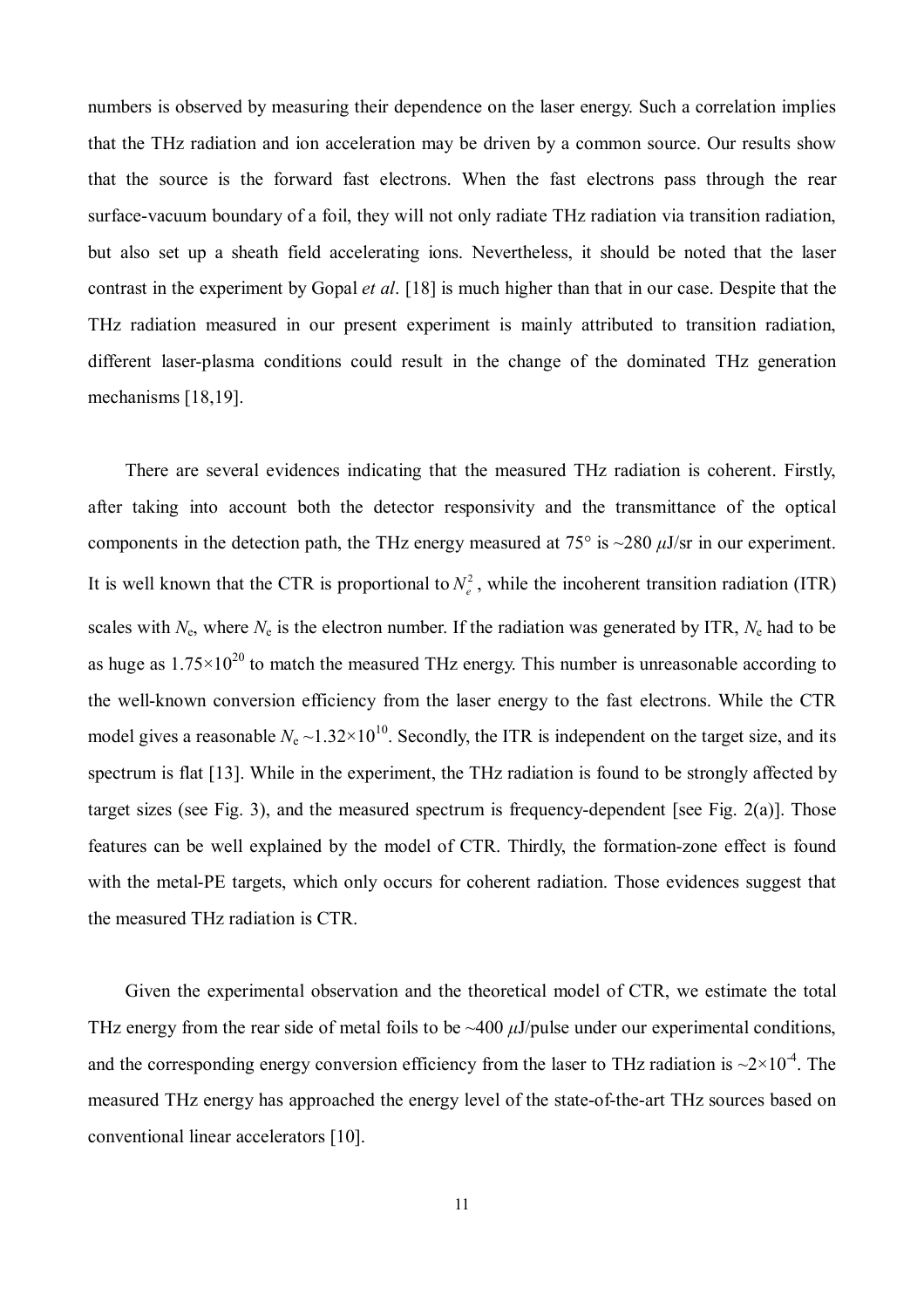In conclusion, we have demonstrated intense THz transition radiation of the laser-accelerated relativistic electron beams crossing the solid rear surface. The THz emissions from the mass-limited and metal-PE targets are observed to strongly depend on target parameters. It can be well explained by the model of CTR considering the effects of diffraction radiation and formation zones. The laser-plasma-based THz transition radiation presented could be a promising compact strong-field THz source. Moreover, it may provide an alternative diagnostic to infer the spatio-temporal distribution of fast electron beams generated in laser-solid interactions.

We wish to acknowledge R. Yang, X. G. Qiu at the National Laboratory for Superconductivity in Beijing for the calibration of filters. Z.M.S. acknowledges the support by a Leverhulme Trust research grant. This work is supported by the National Basic Research Program of China (2013CBA01500 and 2014CB339801), the National Nature Science Foundation of China (11520101003, 11135012, 11375262, and 11421064).

 $\overline{a}$ 

- 3 T. Kampfrath, K. Tanaka, and K. A. Nelson, Nat. Photonics **7**, 680 (2013).
- <sup>4</sup> A. J. Fitzgerald, E. Berry, N. N. Zinovev, G. C. Walker, M. A. Smith, and J. M. Chamberlain, Phys. Med. Biol. **47**, R67 (2002).
- 5 S. Koenig *et al*., Nat. Photonics **7**, 977 (2013).
- <sup>6</sup> U. Happek, A. J. Sievers, and E. B. Blum, Phys. Rev. Lett. **67**, 2962 (1991).
- $^7$  A. M. Cook, R. Tikhoplav, S. Y. Tochitsky, G. Travish, O. B. Williams, and J. B. Rosenzweig, Phys. Rev. Lett. **103**, 095003 (2009).
- <sup>8</sup> G. L. Carr, M. C. Martin, W. R. McKinney, K. Jordan, G. R. Neil, and G. P. Williams, Nature **420**, 153 (2002).
- <sup>9</sup> Y. Shibata *et al*., Phys. Rev. E **52**, 6787 (1995).

- <sup>11</sup> S. M. Hooker, Nat. Photonics **7**, 775 (2013).
- <sup>12</sup> W. P. Leemans *et al*., Phys. Rev. Lett. **113**, 245002 (2014).

<sup>1</sup> M. Tonouchi, Nat. Photonics **1**, 97 (2007).

<sup>2</sup> R. Ulbricht, E. Hendry, J. Shan, T. F. Heinz, and M. Bonn, Rev. Mod. Phys. **83**, 543 (2011).

<sup>10</sup> Z. Wu, A. S. Fisher, J. Goodfellow, M. Fuchs, D. Daranciang, M. Hogan, H. Loos, and A. Lindenberg, Rev. Sci. Instrum. **84**, 022701 (2013).